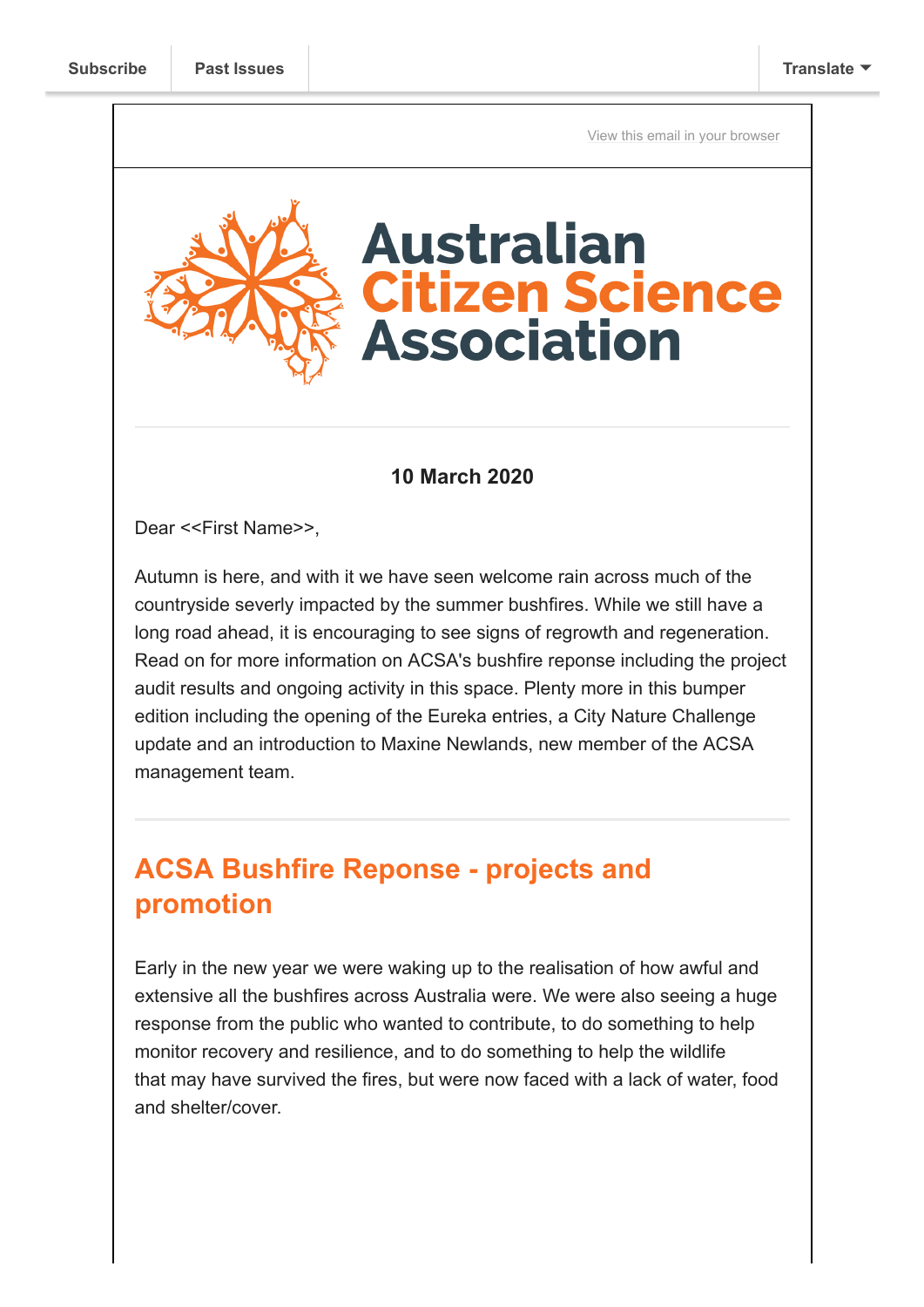**[Subscribe](http://eepurl.com/gr6ouP) [Past Issues](https://us9.campaign-archive.com/home/?u=bf6c4fb11671f5919db89feda&id=40b221ed15) [Translate](javascript:;)**





We also realised that none of us knew what citizen science we could usefully do that would help scientists and natural resource managers with information about what was happening. We needed to be guided as to what to look for so we could begin to understand the destructive and regenerative processes we were observing around us.

ACSA established an informal working group to undertake an audit of post bushfire/wildfire projects which involve an element of citizen science in their data gathering. Our task was to collate what we could find and make it accessible to the whole citizen science community.

[We now have both an Atlas of Living Australia Biocollect Bushfire Projects](https://biocollect.ala.org.au/bushfire_recovery) page and a [Sci Starter microsite](https://scistarter.org/australia) to which we can continue to add suitable projects and where you can find relevant platforms and methodologies to work with.

**[READ MORE for audit results and ongoing activity](https://citizenscience.org.au/2020/03/05/acsa-bushfire-response-projects-audit-and-promotion/)**

# **CitSciOz20 Update**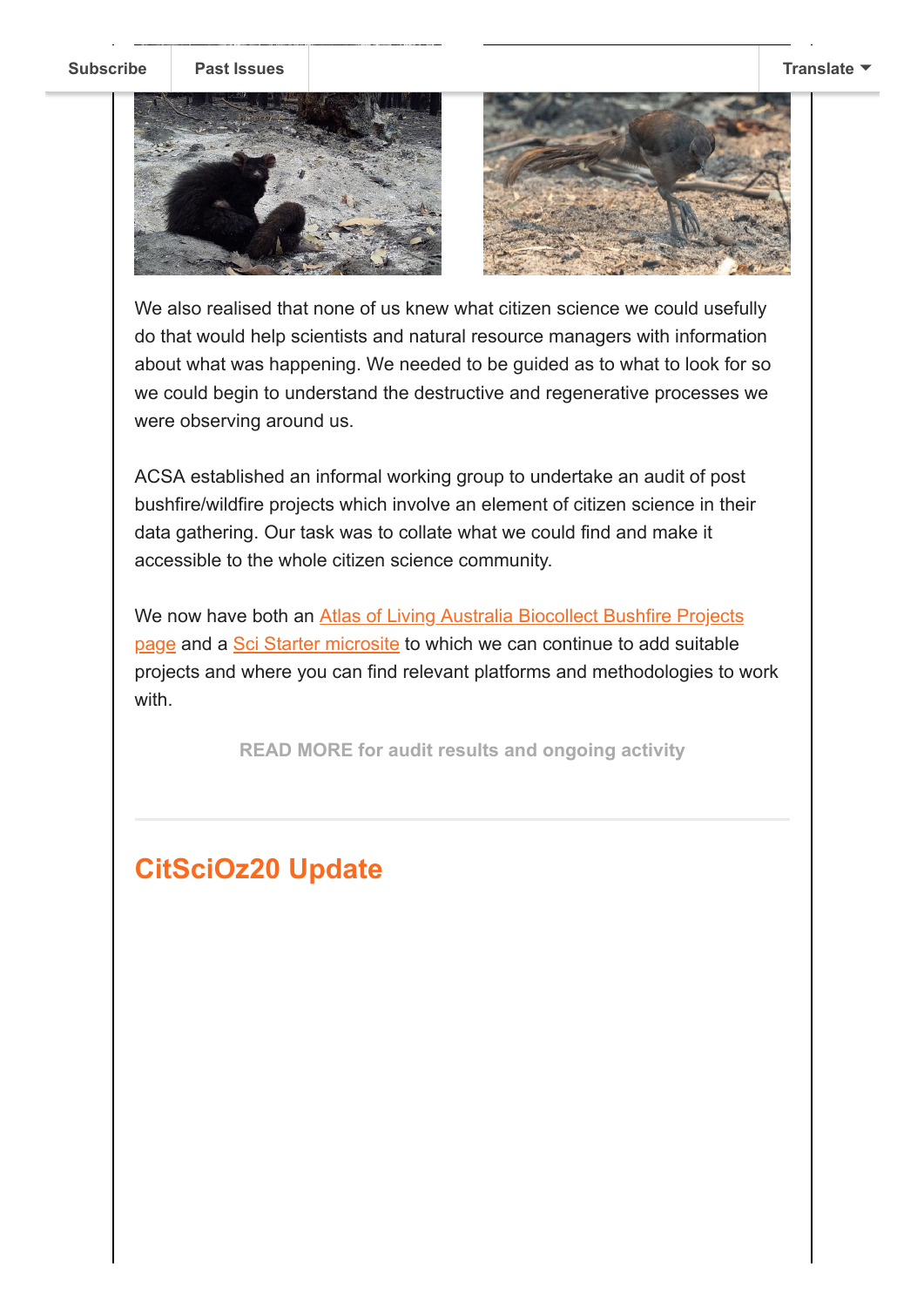

Do you like our new conference logo? What do you think it symbolises? We'd love to know how you interpret it...send your thoughts to Amy via [coordinator@citizenscience.org.au](mailto:coordinator@citizenscience.org.au).

We have updated a few of the key dates for the conference, including the call for abstracts. Please see our **conference webpage** for the revised dates.

#### **Sponsorship**

Are you interested in sponsorsoring our conference? CitSciOz20 offers a range of partnership opportunities. Support for this conference provides a platform to reach a diverse, energetic, national audience working in many aspects of science, research, policy making and the community, and we are anticipating an audience of more than 300 people.

Our [Sponsorship Prospectus](https://citizenscience.org.au/wp-content/uploads/2020/02/CitSciOz20_Sponsorship-Prospectus.pdf) provides an overview of sponsorship packages and benefits, and we are also willing to discuss a tailored package to best meet your sponsorship needs. Please contact Amy via coordinator@citizenscience.org.au.

# **ECSA Conference // 2020**

Are you considering going to the European Citizen Science Association Conference in Trieste, Italy? If so, please see [this webpage](https://www.ecsa-conference.eu/) for the latest information on COVID-19, as well as registration, conference program and travel details. Please note that registration is on a first come first served basis, with a cap of 500 delegates.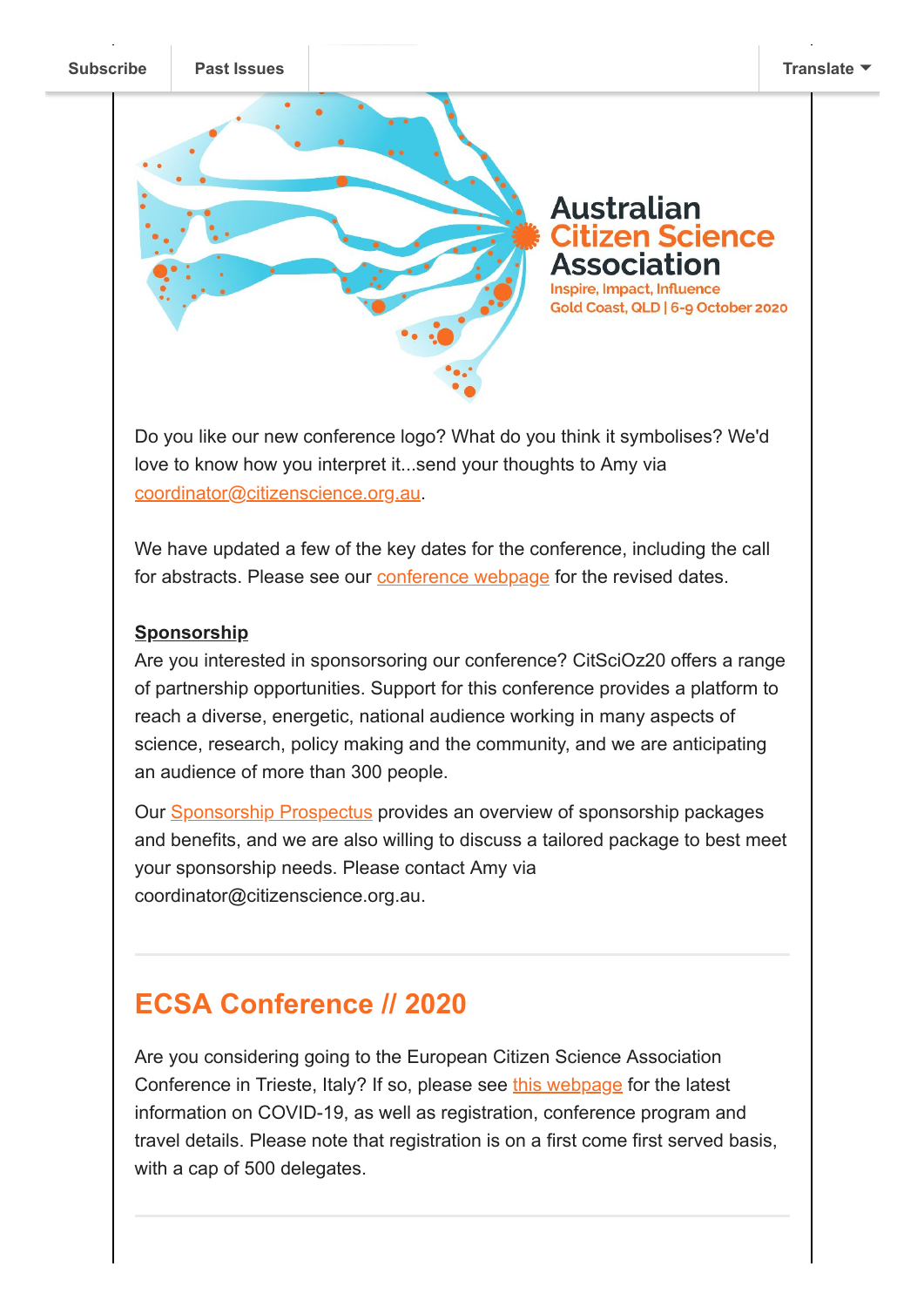### **Entries to the 2020 Eureka Prize for Innovation in Citizen Science are now open!**

Are you involved in a citizen science project that is building STEM knowledge or skills, empowering greater community engagement in STEM, or changing attitudes towards STEM?

Sponsored by the Department of Industry, Science, Energy and Resources, the **Eureka Prize for Innovation in Citizen Science** is awarded for demonstrated excellence in citizen science practice, through an innovative research and community engagement project.

Who can enter?

- The prize is open to individuals and teams.
- People can either enter themselves or be nominated by others.
- Projects of all sizes and scopes from localised community focused projects to national scale initiatives – are welcome to enter.
- Activity entered for the prize must have taken place in the past 5 years

It's a brilliant opportunity to get your project noticed; finalist representatives will be invited to attend the Australian Museum Eureka Prizes Award Dinner in Sydney, and the winner receives \$10,000 in prize money. [Find out more and enter now.](https://australianmuseum.net.au/get-involved/eureka-prizes/enter/innovation-citizen-science/)

#### **Entries close 7pm AEST Friday 1 May 2020.**

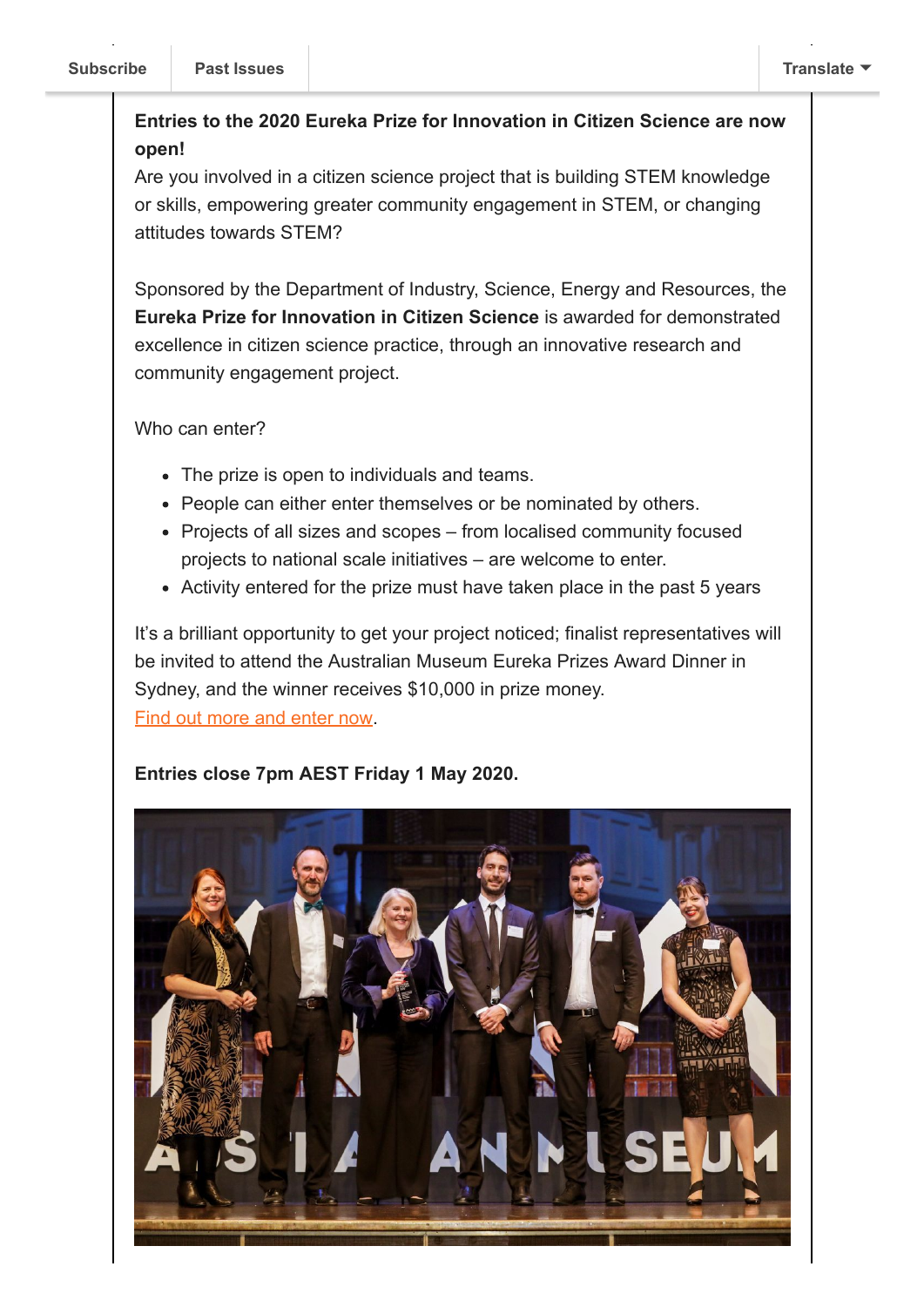## **City Nature Challenge 2020**





*Minister for Industry, Science and Technology.*

**Take a Picture** 



**Share!** 

#### *Are you ready to bioblitz?*

**Find Wildlife** 

With less than 50 days until the 5th City Nature Challenge (CNC) the four Australian cities competing are busy training citizen scientists and getting the word out on social media. International founders and organisers, Lila Higgins (Natural History Museum of LA County) and Alison Young (California Academy of Sciences), anticipate more than 40,000 people worldwide will make & share over 1 million observations of nature in over 230 cities from the 24th to 27th of April inclusive. All Australian iNaturalist research-grade observations are added to the Atlas of Living Australia via the iNaturalist Australia node. You can read more about that [here.](https://www.inaturalist.org/blog/27851-welcome-inaturalist-australia)

For more information on how our cities are preparing, please [click here.](https://citizenscience.org.au/2020/03/09/are-you-ready-to-bioblitz/)

[Download the iNaturalist app](https://www.inaturalist.org/projects/city-nature-challenge-2020-australia) and head to Redland City (QLD), City of Sydney (NSW), City of Geelong (VIC) or Greater Adelaide area (SA) from the 24-27th of April to participate in the City Nature Challenge 2020!



# **Global Citizen Science Month**

Did you know that the month of April is now "Citizen Science Month"?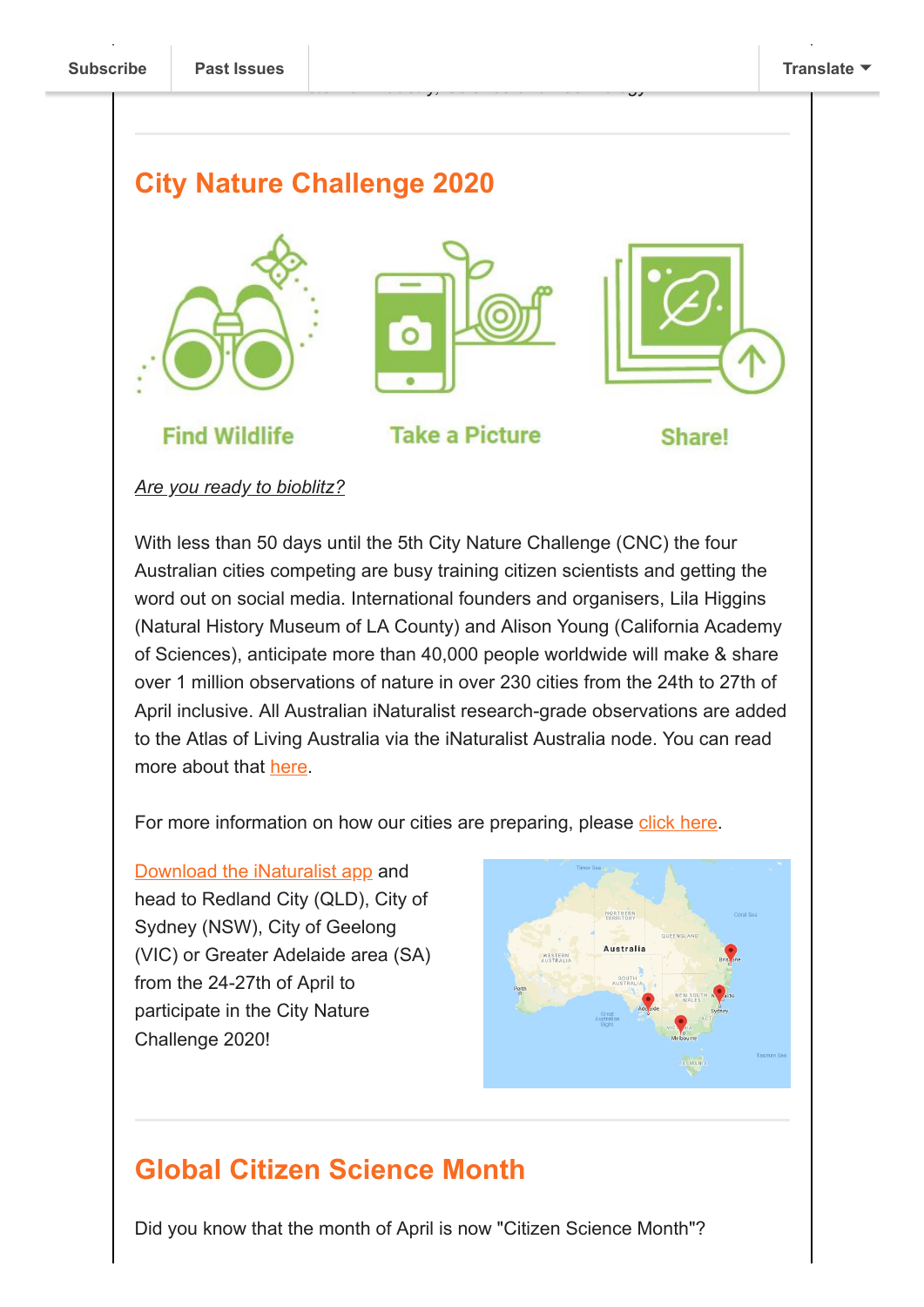inspiring projects, and anything else citizen science-related! This global celebration includes events hosted by libraries, institutions, community groups, museums, and individuals all around the world.

science: amazing discoveries, incredible volunteers, hardworking practitioners,

With April just around the corner, it's time to think about how you can contribute. Our mates at [SciStarter](https://scistarter.org/) have teamed up with ACSA and other [partners to create a world wide calendar of events! Check out the online](https://scistarter.org/calendar) calendar to find out more.

Is your citizen science project having a workshop or celebrating an event? It's not too late to add it to the CitSciMonth calendar and download materials for your local library, shops, school etc. Find out more [here.](https://scistarter.org/citizensciencemonth)



# **ACSA-VIC event**

ACSA Victoria invites you to join them for their next community event: *How can citizen science contribute to public health?* 

[Guest presentations will be made by Ann Borda \(Centre for the Digital](https://citizensciencevic.us12.list-manage.com/track/click?u=18dac44a1d3b809fee70c7a0f&id=6b10d9ac55&e=7b20d3a04c) Transformation of Health) and Ollie Conlan ([Bicycle Network](https://citizensciencevic.us12.list-manage.com/track/click?u=18dac44a1d3b809fee70c7a0f&id=0b9cef90bb&e=7b20d3a04c)), which will be followed by time for group discussion and networking.

When: 3pm – 5:00pm, 25 March, 2020 **Where**: Kathleen Syme Library and Community Centre, 251 Faraday St, Carlton.

**RSVP**: via [Eventbrite](https://citizensciencevic.us12.list-manage.com/track/click?u=18dac44a1d3b809fee70c7a0f&id=bfedd32d51&e=7b20d3a04c)

[Click here](https://citizenscience.org.au/2020/03/06/acsa-vic-event-how-can-citizen-science-contribute-to-public-health/) for more information.

# **March publications now Online**

Thanks to those of you who sent in your publications for the March listing. They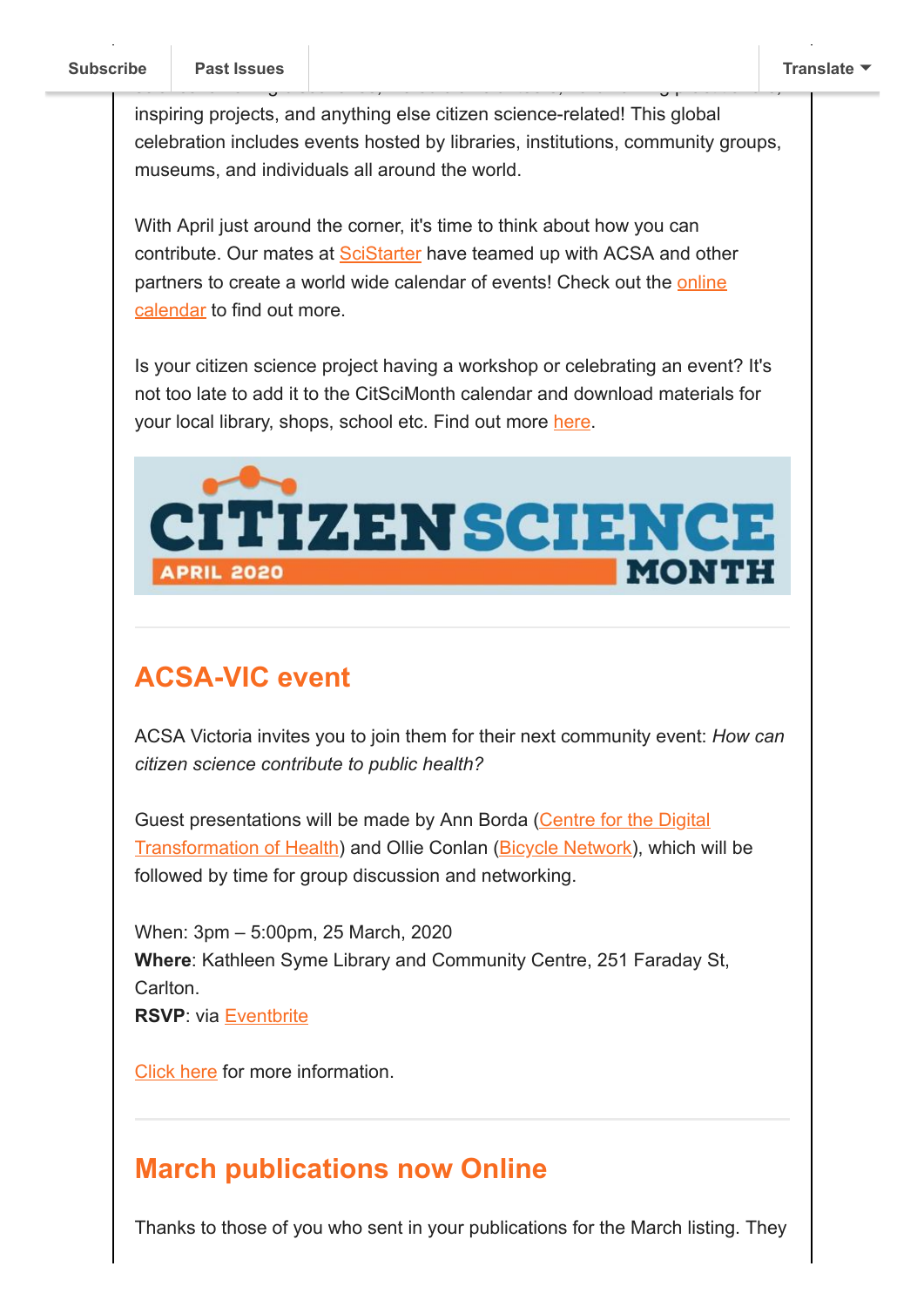# **Meet your ACSA team: Maxine Newlands**

As announced in last months newsletter, ACSA has appointed two additional General Members to its Management Committee. This month we'd like to introduce you to Maxine Newlands.



#### **Maxine Newlands**

Maxine is a social scientist in Townsville, Queensland. As a researcher and academic at James Cook University, her research centres on political ecology (combining politics and ecology), environmental communication, and citizen science within stakeholder engagement. As an environmental educator, Max combines her love of science and the social sciences, to explore Reef governance and policy.

A secondary interest lies in media, social media and big data analysis to see what we think of the environment and how people can do more. As convenor of the Australian Citizen Science Association, Queensland branch - World Science Festival satellite event at the Museum of Tropic Queensland in 2019, Max coordinated a series of speakers to talk all things reef-related citizen science, showcasing the importance of citizen science in the regions.

It's great to have you on board Maxine. Remember you can view the profiles of all our Management Committee members [on our website](https://citizenscience.org.au/who-we-are/management-committee/).

**Please consider helping spread the word about ACSA by sharing this newsletter with people engaged in citizen science! Thank you for your continued support and interest in ACSA.** If you have any questions, please don't hesitate to contact us: [coordinator@citizenscience.org.au](mailto:coordinator@citizenscience.org.au) or via our [website.](http://csna.gaiaresources.com.au/wordpress/contact-us/)